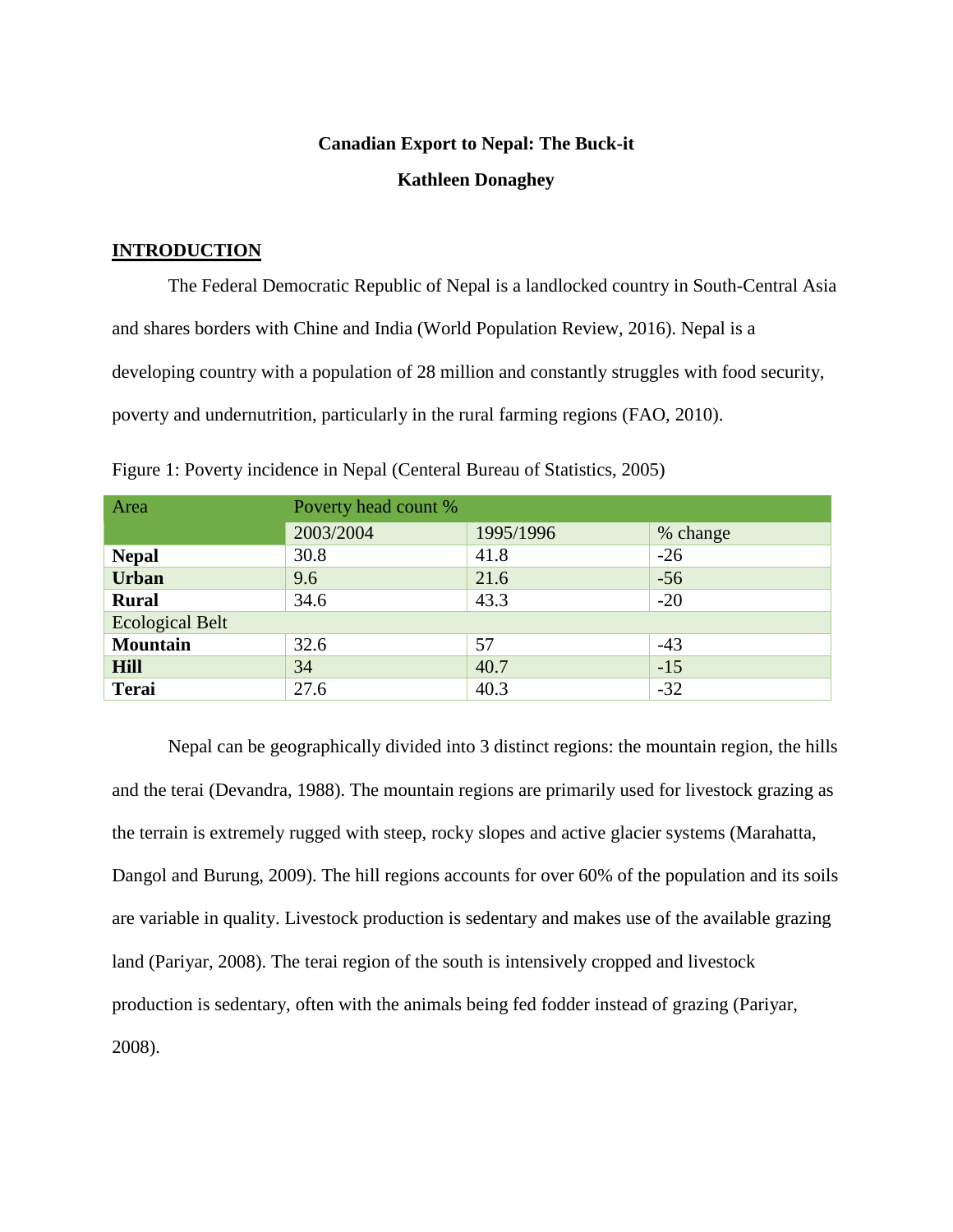65.5% of Nepal's population is employed by the agriculture sector (FAO, 2010) and more that 80% rely upon it for income generation (Maltsoglou and Taniguchi, 2004). Despite these impressive numbers the agriculture production has failed to keep pace with the growth in the population and its contribution to the GDP has been decreasing (Maltsoglou and Taniguchi). However, the production of both crops and livestock has been increasing (Maltsoglou and Taniguchi).

### PART I

# **Product Description**

The Buck-It! is a spill-proof bucket cover comprised of a neoprene or neoprene/canvas body that wraps around any standard size feed bucket and has 5 adjustable nylon straps, suitable for attaching the bucket to wood fences, panel fences as well as portable fences, stalls and trailers (The Head 2 Hoof Shop Ltd., 2016). The neoprene cover offers durability in a wide range of climates as it is resistant to weather, heat and cold (PR Newswire, 2015). The bucket cover is manufactured by The Head 2 Hoof Shop Ltd., who are based in Cranbook, BC and have a sales office just outside of Edmonton, AB (The Head 2 Hoof Shop Ltd., 2016). The Head 2 Hoof Shop Ltd is a growing company founded by two Canadians who are familiar with the struggles of feeding horses and livestock (The Head 2 Hoof Shop Ltd., 2016).

# **Company Contact:**

| Email                      | Phone        | Website                           |
|----------------------------|--------------|-----------------------------------|
| info@thehead2hoofshop.com  | 250-421-0421 | https://www.thehead2hoofshop.com/ |
| tammy@thehead2hoofshop.com |              |                                   |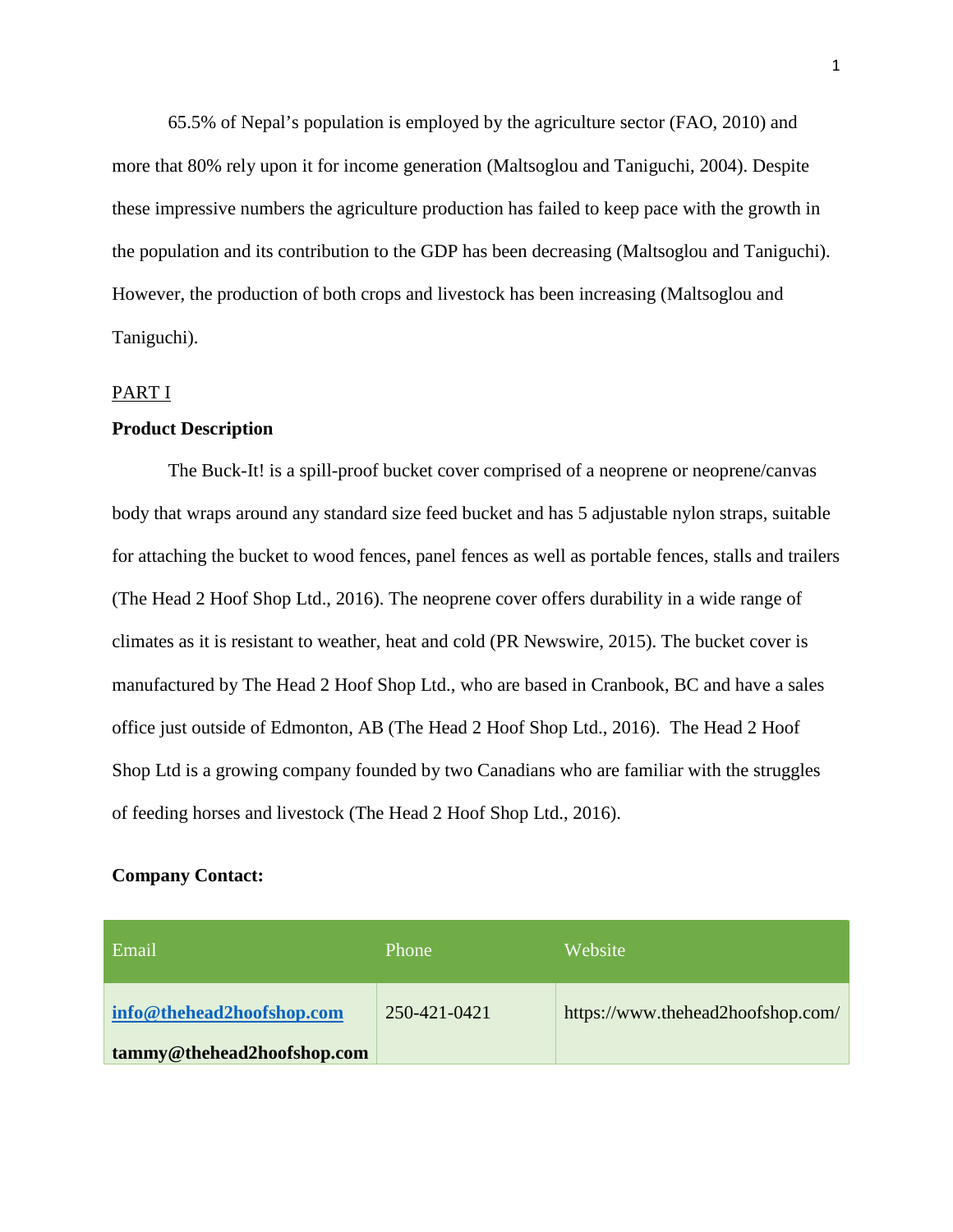### **Product Assembly**

There is no assembly required, the Buck-It! cover is ready to use straight out of the packaging. The neoprene body is placed around an already existing bucket on location and then its ready to use. As the straps are the primary source of immobilization, should the bucket be intended to be hung on a wall, additional hardware would need to be purchased. The wall mounting rings are available through the Head 2 Hoof Shop Ltd however local hardware stores in Nepal would be able to supply them as well.

Figure 2: Mounting hardware require for wall mounting



<https://www.thehead2hoofshop.com/products/flush-mount-hooks>

# **Product and Materials Cost**

The Buck-It! cover is available in 2 sizes: one that fits 18-20 quarts buckets as well as one that fits 2-6 quart buckets (The Head 2 Hoof Shop Ltd., 2016). The large size retails for 49.00\$ CND while the smaller sized retails for 29.00\$ CND.

Neoprene composes a large percentage of the product and as a result the price trends of neoprene would affect the cost of the product. Lower neoprene cost would make this product more affordable to Nepalese farmers. Recently neoprene faces great competition from other synthetic and natural fabric alternatives (PR Newswire, 2015) and as a result neoprene prices are exhibiting a downward trend for the past 5 years (IndexMundi, 2016).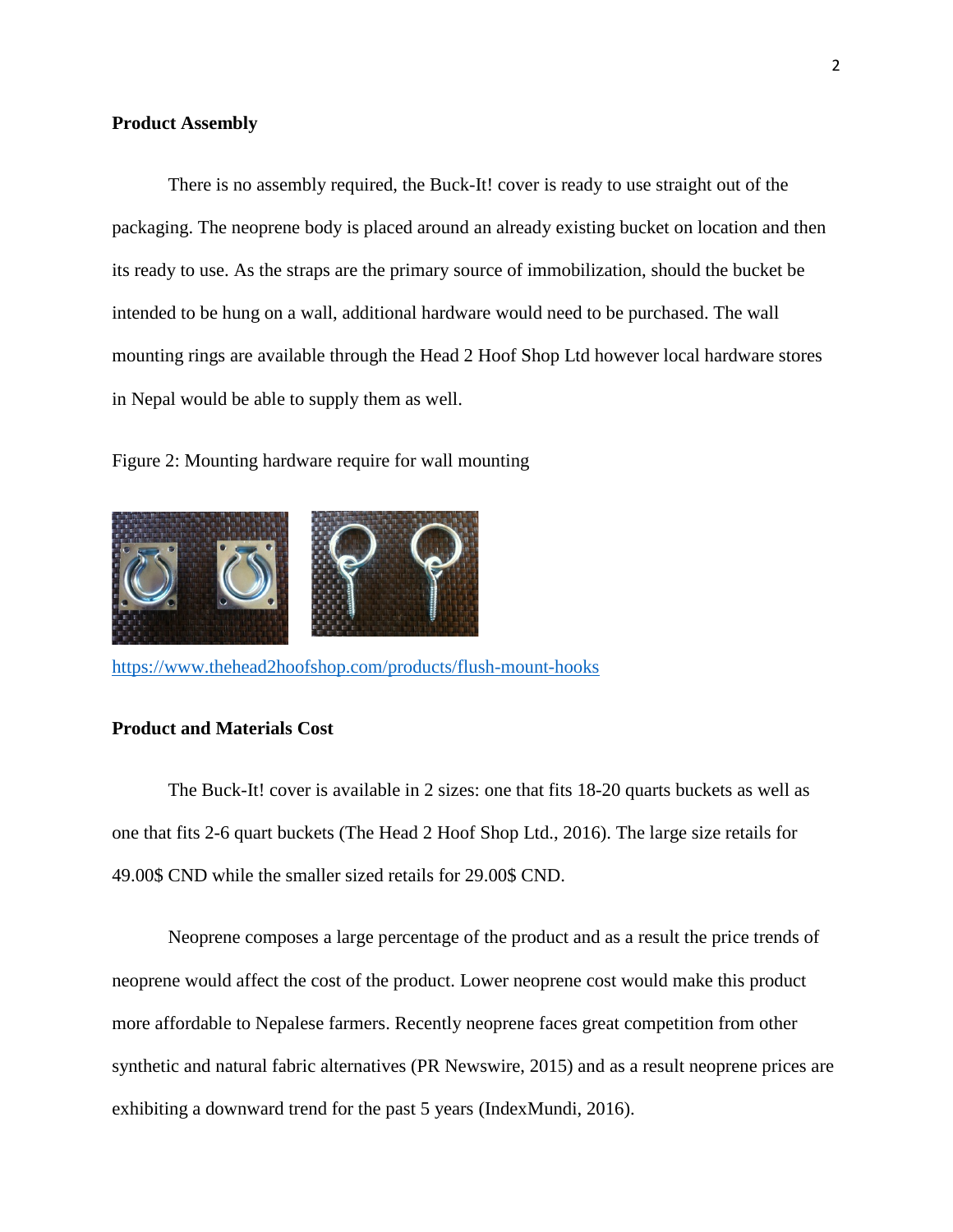

# Figure 3: Price trends of neoprene from October 2011 to October 2016

# **Target Market**

Nepalese livestock producers are the target market for the exportation of the Buck-It! cover. The variety of sizes available make it applicable for both large and small livestock which suit Nepalese agriculture as animal agriculture in Nepal consists of everything from goats to water buffalo (Government of Nepal Ministry of Agriculture Development, 2013).

Figure 4: Household Livestock Ownership in Nepal (Maltsoglou and Taniguchi)

| <b>Region</b>    | $\frac{1}{2}$<br><b>Livestock</b><br><b>Owners</b> | <b>Mean</b><br><b>Herd Size</b> | $%$ Own<br>Large<br><b>Ruminants</b> | $%$ Own<br><b>Small</b><br><b>Ruminants</b> | $%$ Own<br><b>Poultry</b> | $%$ Own<br><b>Pigs</b> |
|------------------|----------------------------------------------------|---------------------------------|--------------------------------------|---------------------------------------------|---------------------------|------------------------|
| <b>Mountains</b> | 95.1                                               | 3.3                             | 94.6                                 | 52.4                                        | 47.0                      | 11.3                   |
| Rural hills      | 93.9                                               | 2.9                             | 94.7                                 | 58.5                                        | 60.0                      | 13.2                   |
| Rural terai      | 86.2                                               | 2.3                             | 84.7                                 | 55.1                                        | 44.7                      | 12.2                   |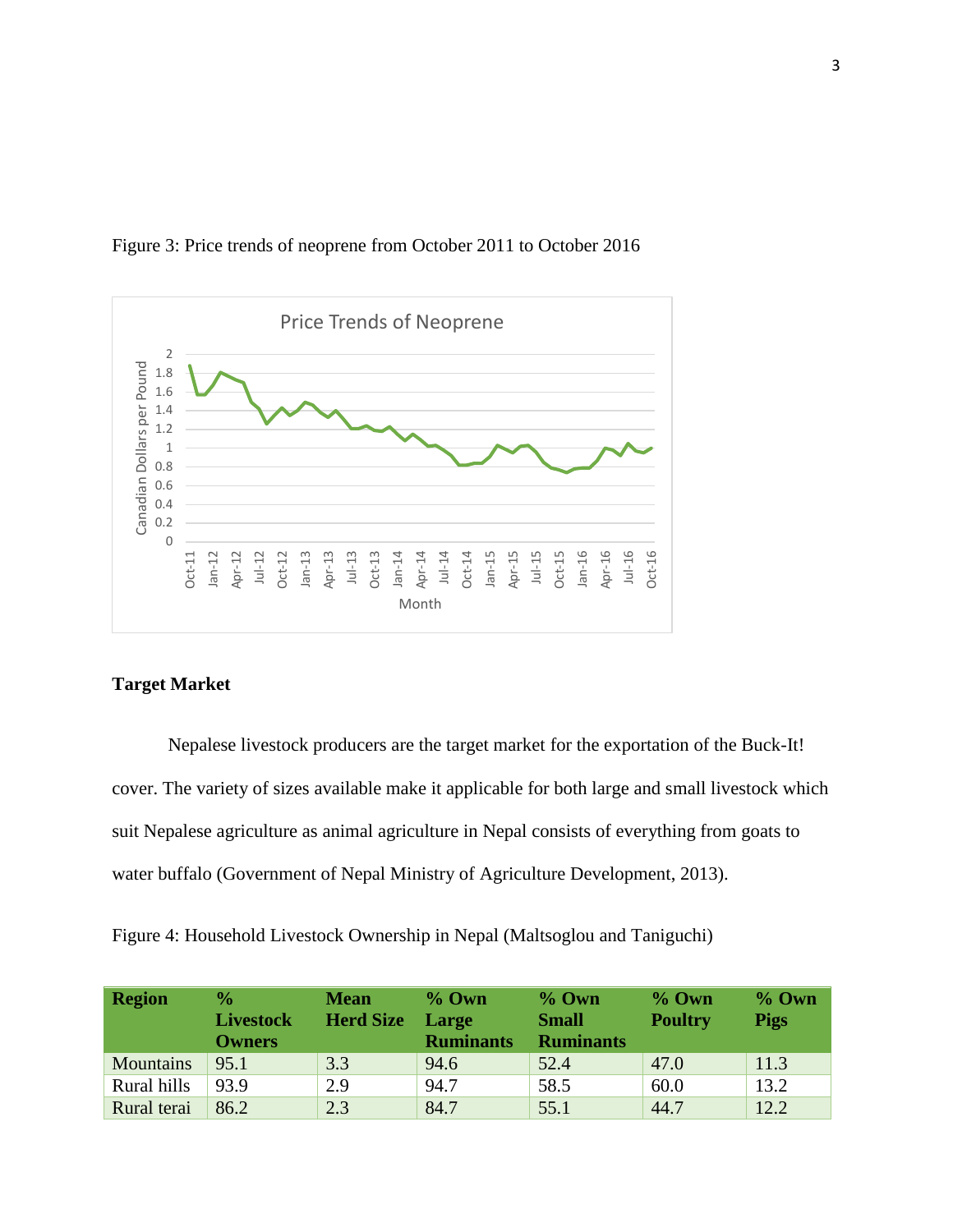| Other | $\overline{\phantom{a}}$<br>.<br>ັ | U.O                                                                    | 60<br><b>07.0</b> | $^{\prime}$ 44.0 | ДΔ<br>$\tau$ .               | ں ،  |
|-------|------------------------------------|------------------------------------------------------------------------|-------------------|------------------|------------------------------|------|
| urban |                                    |                                                                        |                   |                  |                              |      |
| Total | 76<br>$\mathsf{U}$ .J              | $\sim$ $\prime$<br>$\overline{\phantom{m}}\cdot\overline{\phantom{m}}$ | 88.7              | 54.8             | $J_{\perp}$ . $\overline{L}$ | 11.1 |

With over 21.08 million livestock owners in Nepal and an average herd size of 2.2 animals, there is 46 million individual animals in Nepal requiring feed each and everyday (Maltsoglou and Taniguchi), placing the Buck-It! in a market of large proportions. In addition, pasture land is decreasing at a rate of 0.3% annually (FAO, 2005). The loss of pasture and would result in an increase in grain fed animals and thus growing the potential market.

### **Benefits to Canada**

By potentially exporting the Buck-It! cover to Nepal, multifarious areas of Canadian entrepreneurship will benefit. The Head 2 Hoof Shop will directly benefit from the exportation as they will be able to expand globally. The increase in production would able them to increase staff, creating more jobs in Cranbrook, BC, where The Head 2 Hoof Shop is located, as well as potentially in other locations should they expand and open different locations across Canada. The existing careers would become more numerous and new careers, such as province manager, would be created. The economic strength and larger profits for The Head 2 Hoof Shop will also accompany the increase in demand and production.

The companies from which the neoprene, nylon strap and hardware are sourced will experience a similar expansion of production as The Head 2 Hoof Shop. The increased in order volume would facilitate and necessitate new employment opportunities. In the case that the materials are not sourced from Canadian companies the increased trade between Canada and the foreign countries would strengthen existing relations, just as the exportation to Nepal would strengthen Canadian-Nepal relations.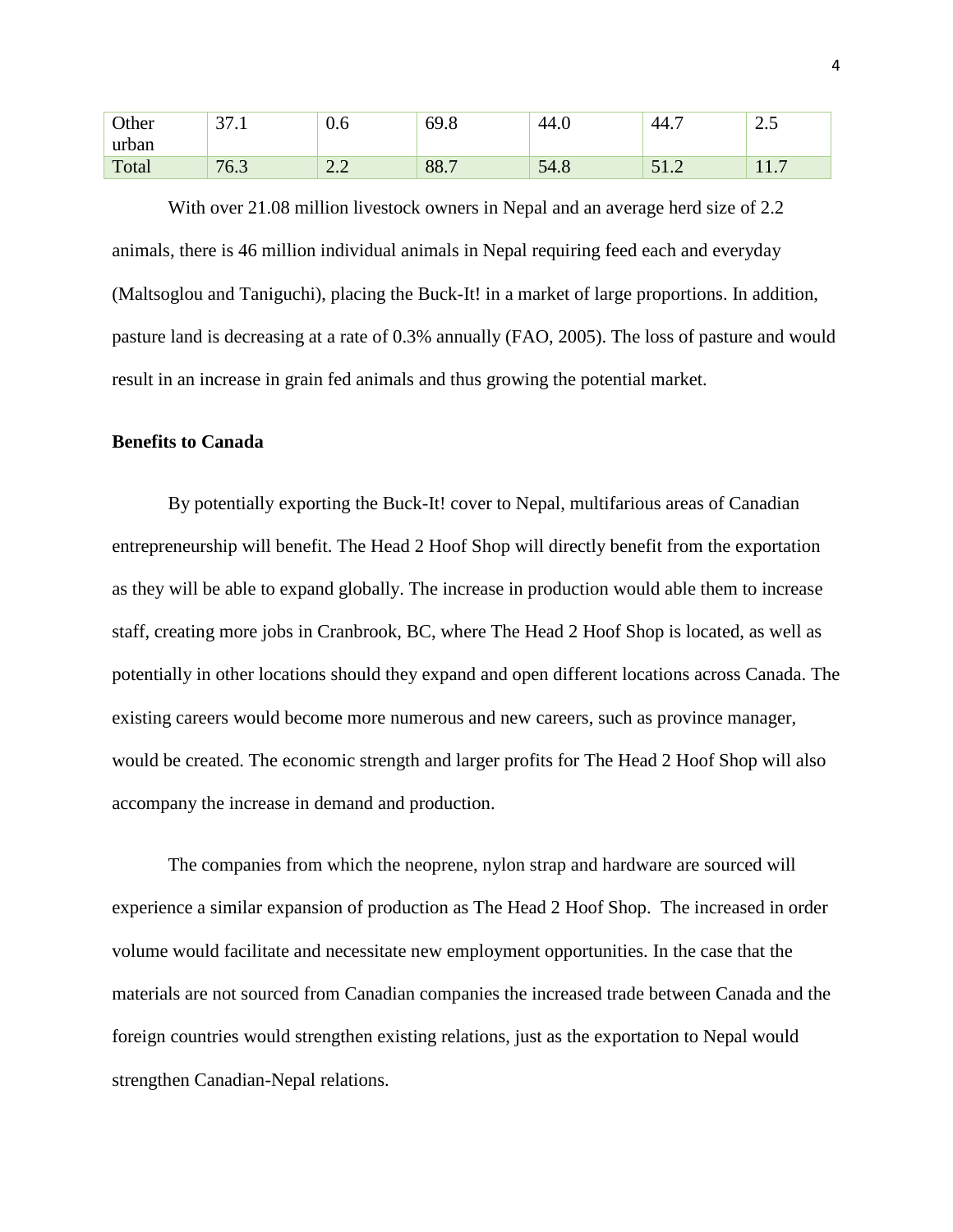#### PART II

#### **Import Procedure and Transportation**

The manufacturer/distributor, Heads 2 Hoof Shop Ltd., offers free shipping worldwide on orders over 350.00 CAD (The Head 2 Hoof Shop Ltd., 2016) therefore, making the Buck-It! a fantastic opportunity for a local Nepalese supply store, such as Sahayogi Agro Vet Center, or larger company with many market interests to expand their product diversity and inventory at a reduced cost risk. Alternatively, an entire community could order collectively to place a bulk order in order to meet the free shipping policy.



http://nepalpokhra.blogspot.ca/2013/10/nepal-railwaypast-present-and-future.html

The mode of transportation best suited for the freightage of the product would be by air as it has the benefit of being both rapid and offering a wide range in service range. Transportation from the airport to the distribution centers and stores in Nepal would have to be through trucking as the freight system in Nepal is limited to one cargo line in

poor condition, owned by the government of Nepal (Route of Janakpur Railway, 2000). The rail system runs from Jaynagar, India to Bijalpura, Nepal and so is of little use for the distribution of goods within Nepal (Price, 2016). In terms of special shipping conditions, none are immediately present as exposure to extreme conditions is not an issue and the import does not pose a biosecurity threat. Further research on the weight of a unit of product and transportation methods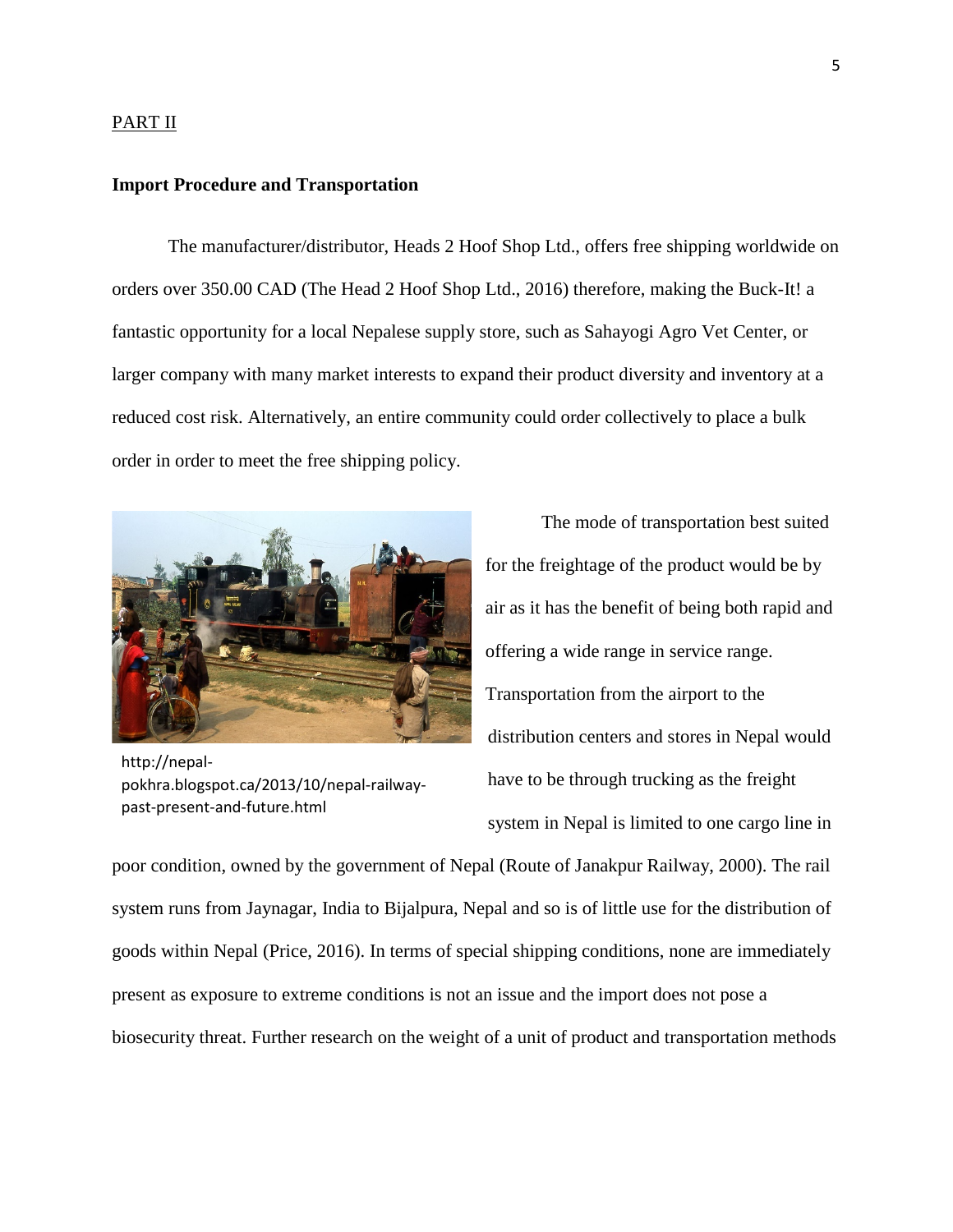is needed for the estimation of transportation cost should the manufacturer/distributer, Heads 2 Hoofs Shop, cancel its free world wide shipping policy.

The export would most likely fall under the HS category of insulated beverage and food container with outer surface of cellular rubber or plastic (Export Import Statistics, 2016). As a result, the Buck-It! cover would be subject to an import duty of 20% (Nepal Department of Customs, 2009).

### **Needs of Nepal**

Food security and hunger is prevalent in Nepal and is further aggravated by the low food and livestock production (FAO, 2012). With pasture land decreasing at a rate of 0.3% annually (FAO, 2005), livestock production stands to lose much of its production space and thus productivity. The loss of pasture could be off set by an increase in grain fed animals. The Buck-It! cover would reduce feed loss, making the feeding of concentrate, key to successful animal production and feed efficiency (Hendy, Kleih, Crawshaw and Phillips, 1995), a more viable and feasible process. The average livestock farm in the U.S. experiences a fodder loss of upwards of 10%, however improved feed management can reduce it to less than 5% (Greene, 2014). The average farm in Nepal could be expected to encounter more than the average farm in the U.S and so their feed management percentage would incur a more drastic change. The reduced economic and material waste would encourage producers to feed grain to their livestock as opposed to using communal grazing.

6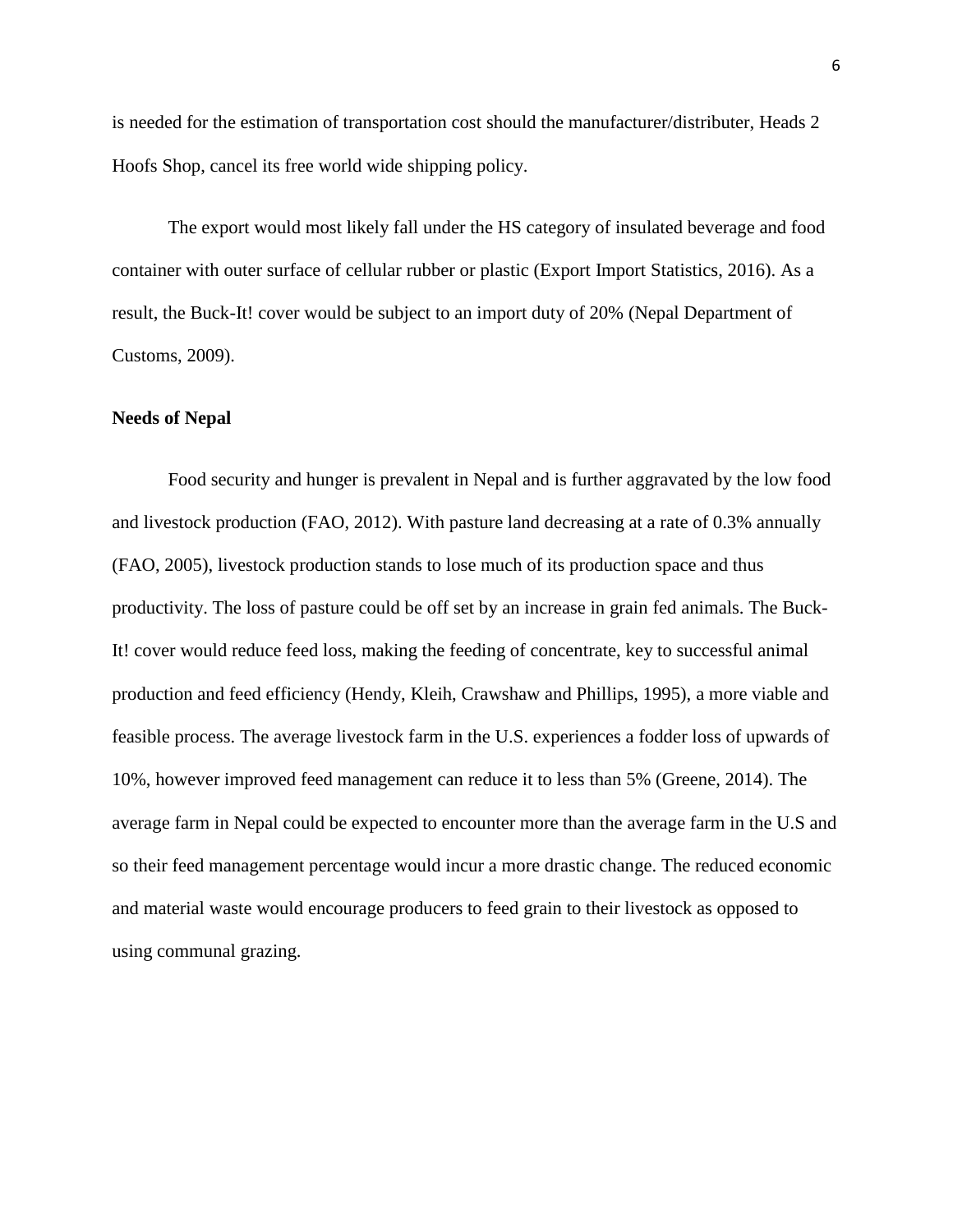# **Competition**

The Buck-It! bucket covers are the only portable and adjustable spill-proof bucket holder on the market. There are many generic brands of metal bucket holders that attach to both walls and wood fences in the international market, however these are heavy and more stationary. Priced at 49.00\$ CAD for one Buck-It! cover (The Head 2 Hoof Shop Ltd., 2016), the spill proof holders are above the price point of comparable products currently on the market but offer increased portability, durability, and longevity that better suit the less stationary methods of livestock production as seen in Nepal. In addition to bucket holders there are many spill proof buckets available that do not necessarily require the additional cost of a bucket holder.

| <b>Product and Company</b>                                                                                                                                   | <b>Features</b>                                                                                             | <b>Limitations</b>                                                                 | Cost per Unit |
|--------------------------------------------------------------------------------------------------------------------------------------------------------------|-------------------------------------------------------------------------------------------------------------|------------------------------------------------------------------------------------|---------------|
| <b>The Better Bucket</b><br><b>Produced by: Double</b><br>$\mathbf{L}$<br>(SmartPak Equine,<br>2016)                                                         | -tapered sides causes<br>spilled feed to funnel back<br>into the bucket<br>-made of durable<br>polyethylene | -can only be hung on<br>a wall due to its<br>irregular shape and<br>handle         | 16.95\$ US    |
| <b>Water-n-Hole Slosh-</b><br><b>Proof Bucket Top</b><br><b>Produced by: Horse</b><br><b>Spa Products (Patent</b><br>Pending)<br>(Riding Warehouse,<br>2016) | -neoprene bucket top<br>stretches over 20 quart<br>buckets to prevent spilled<br>feed and water             | -available in one size<br>-can only be hung on<br>a without additional<br>hardware | 18.00\$ US    |
| <b>No Spill Horse Ball</b><br><b>Corner Feeder</b><br><b>Produced by:</b><br><b>Cashmans</b>                                                                 | -round ball design keeps<br>feed inside                                                                     | -Irregular shape<br>limits use to wall<br>corners                                  | 34.99\$ US    |

| Figure 5: Comparison of Comparable Products |  |  |  |
|---------------------------------------------|--|--|--|
|                                             |  |  |  |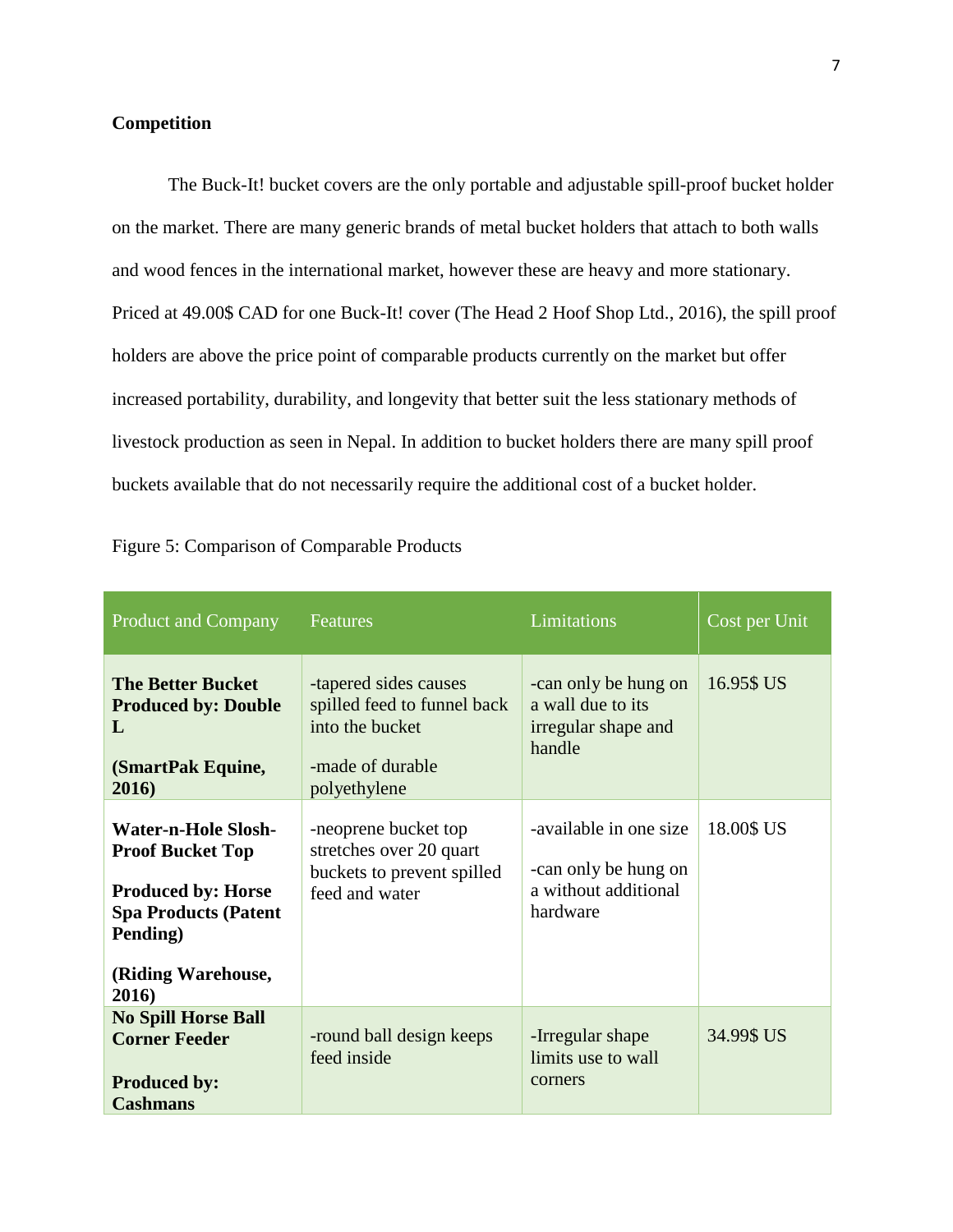| (Cashmans, 2016)                                                                                        |                                                               | -single size of ball<br>may entrap an<br>animal with a larger<br>mouth or be.<br>ineffective for an<br>animal with a<br>smaller mouth |            |
|---------------------------------------------------------------------------------------------------------|---------------------------------------------------------------|---------------------------------------------------------------------------------------------------------------------------------------|------------|
| <b>The Original Mowl</b><br><b>Produced by: Equine</b><br><b>Originals</b><br><b>(Valley Vet, 2016)</b> | -3-gallon feed pail<br>attached to a 40x44 inch<br>rubber mat | -transportation<br>extremely difficult<br>-require much<br>storage space                                                              | 69.95\$ US |

### **Challenges**

The cost of concentrate and grain feed for animals will be a major limiting factor in the success of the export of the Buck-It!. The ingredients in concentrated feed in augmenting in price because of the fact that it is in high use in other sectors such as bird and human feed (Upreti and Shrestha, 2006). With poverty being so prevalent in Nepal (Maltsoglou and Taniguchi) feed concentrate will ot be a strong competitor for resources and as a result the concentrate is of very low quality (Upreti and Shrestha). Considering that farmers will make effort to feed more and more forages and crop by-products to minimize expenses.

In addition, the small, local company of Head 2 Hoof Shop may not be prepared to produce the inventory to fill an international order, nor may it be willing to.

### **Cost Analysis**

The average Nepalese earn 689.81\$ US a year (Trading Economics, 2016). The Buck-It! at a price of 49.00\$ CND/ 36.22\$ US isn't an extremely costly investment in itself as it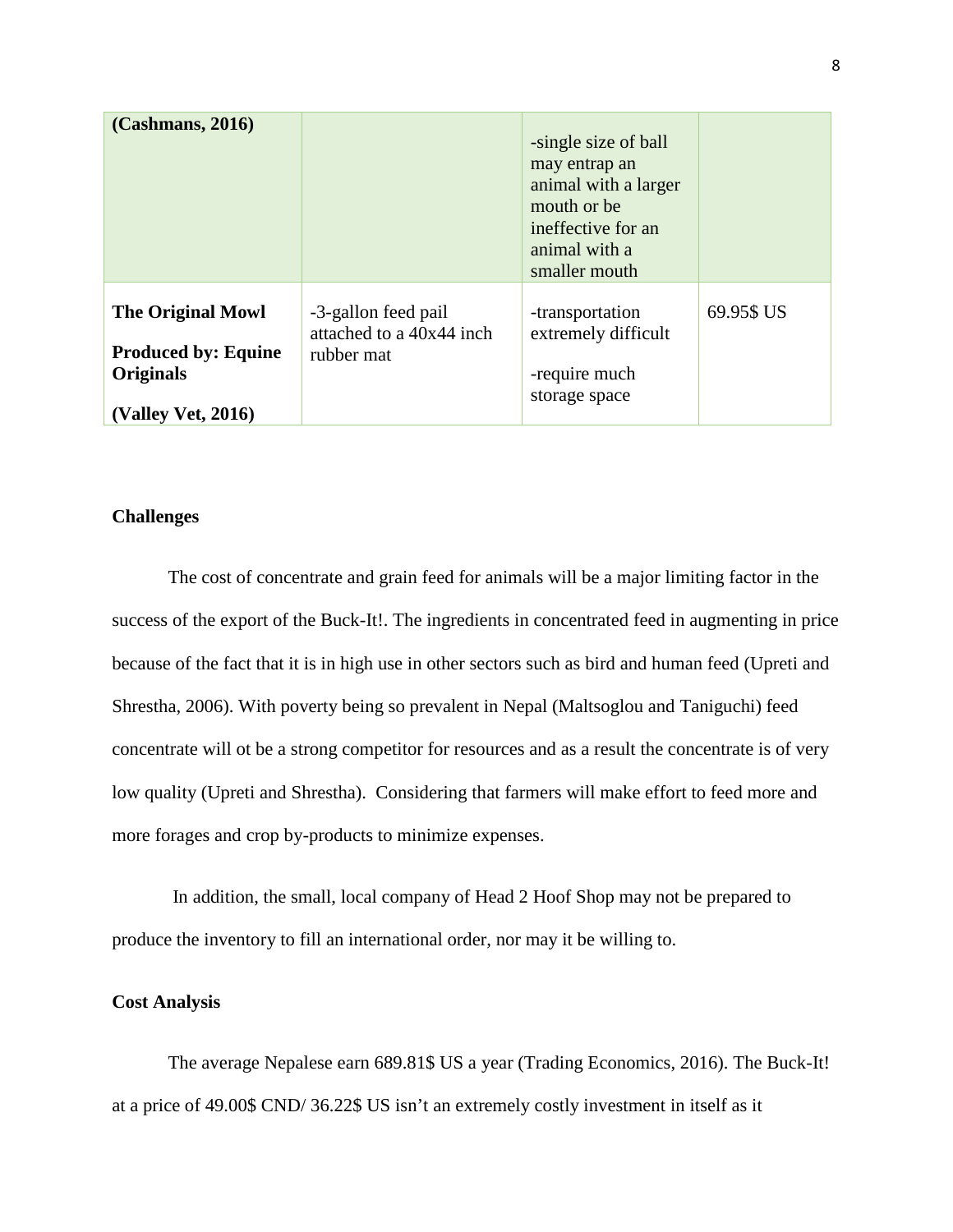comprises just over 5% of their annual income. The requirement of a bucket for the bucket holder does add additional cost, but nothing exuberant. The issue is realistically how many livestock are grain fed in a mobile production system such as the one seen in Nepal. In addition, the agricultural production system is not nearly as streamlined as the production systems in more developed countries. As a result, profit losses will stem from many different sources and feed loss is likely one of the more minuscule sources. Even should the production system become sedentary, despite the high cost of concentrate feed, more than likely livestock producers will turn to generic 20 gallon bucket that are both more accessible and affordable. Many more cost effective products are on the market that are suitable for an intensive/sedentary production system and have the same effect of the Buck-It! cover.

#### PART III

### **Future Studies**

The potential market, though large, there is an unclear demand for the product as the grazing system of livestock production is most commonly used in Nepal (FAO, 2005). Future studies and market tests would insure that the product was well received and prevent major economic loss for either the Head 2 Hoofs shop or any of the local vendors. It remains unclear how the product will be marketed as the advertising and marketing strategies in Nepal most likely are extremely different from those in Canada and more developed countries. Additional research on forms of transportation would be beneficial for a more complete and accurate cost analysis.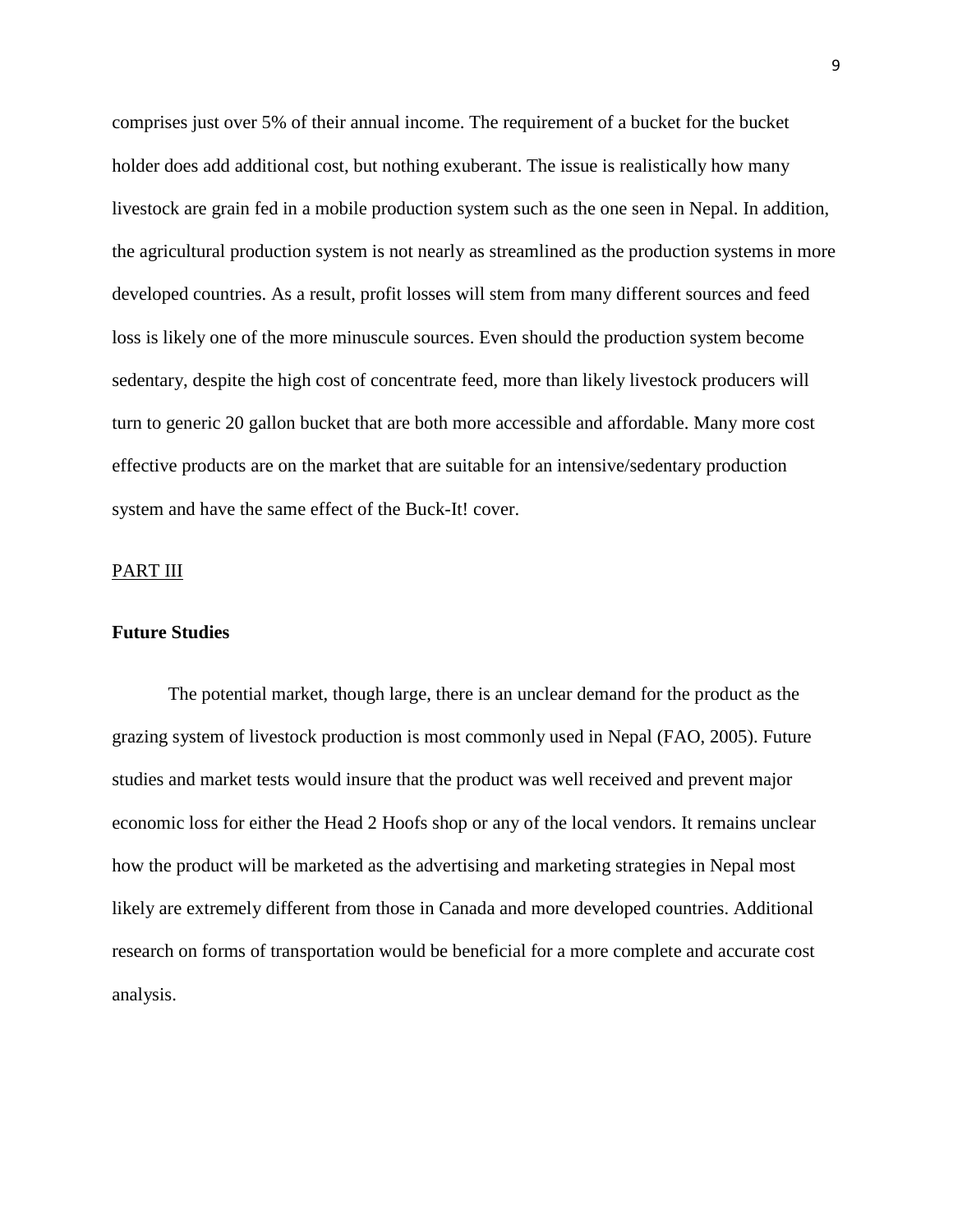Research will also be required to keep abreast with market trends in the neoprene and nylon manufacturing industries because of their direct impact of the cost of the product. Market trends in Nepal should also be monitored for the most beneficial time to enter the market.

# **Conclusion**

Both Canada and Nepal would benefit from the bilateral trade occurring should the Buck-It! be exported to Nepal. Though the product has the potential to increase livestock production by increasing feed efficiency and reducing feed loss, the practice of feeding feed concentrate isn't avidly practiced and as a result the business venture, at this point in time, would presumably be lackluster. Should livestock production practices change the Buck-It! feeder would be a high-end product because of both its high price and customizability. A lower price and the inclusion of a bucket would make the purchase of the product a much more attractive and accessible product to the farmers of Nepal.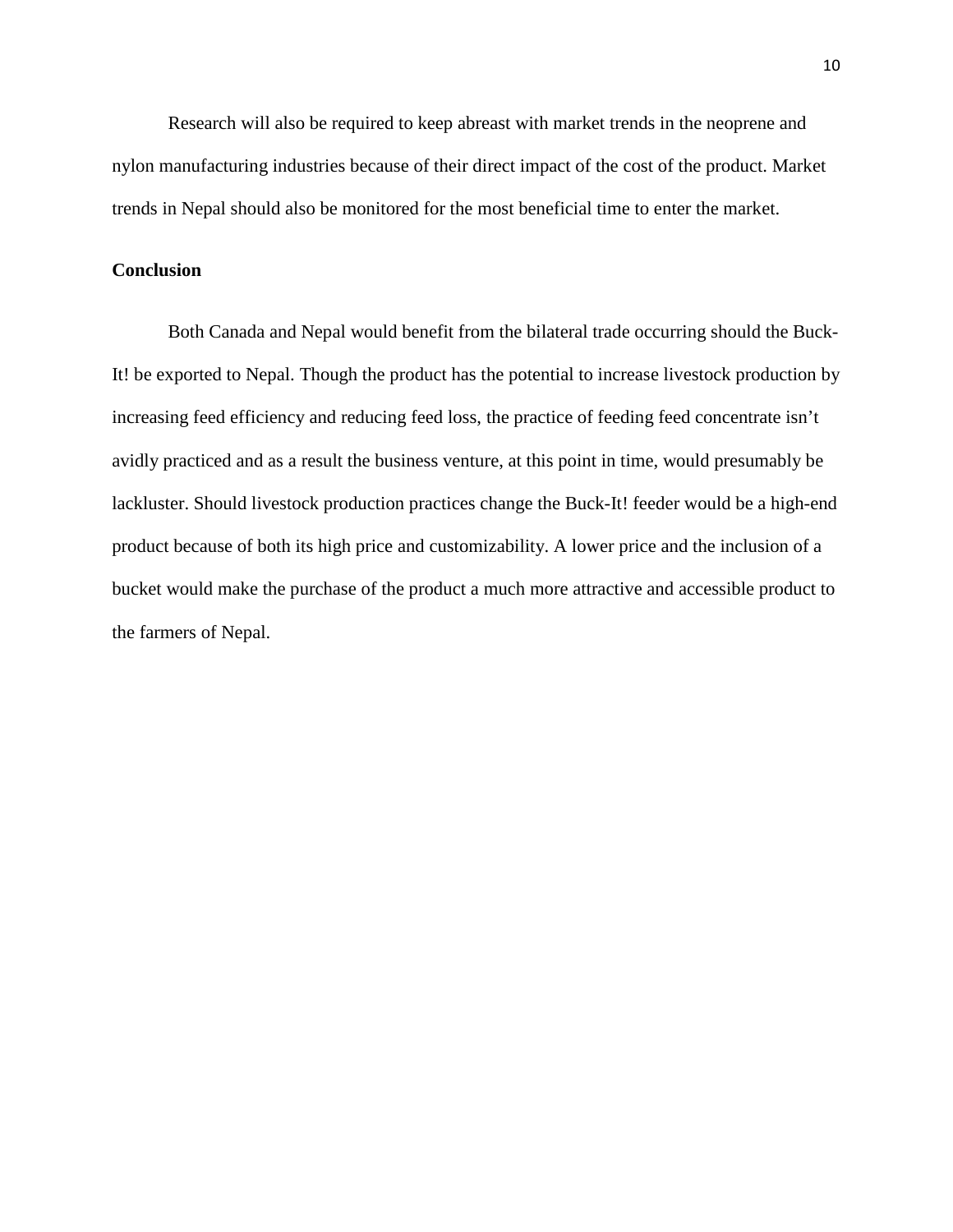### **Works Cited**

- (2000). Route of Janakpur Railway. Retrieved from [http://www.aa-net.ne.jp/y](http://www.aa-net.ne.jp/y-asahi/JanakupurRailway/JR%20Route/JR%20Route.html)[asahi/JanakupurRailway/JR%20Route/JR%20Route.html](http://www.aa-net.ne.jp/y-asahi/JanakupurRailway/JR%20Route/JR%20Route.html)
- (2016). *The Head 2 Hoofs Shop Ltd.*. Retrieved from https://www.thehead2hoofshop.com/
- (2016). Trading Economics. Retrieved from http://www.tradingeconomics.com/nepal/gdp-percapita
- Cashmans. (2016).No Spill Horse Ball Corner Feeder. Retrieved from http://www.cashmans.com/product/no-spill-horse-ball-corner-feeder/
- Devendra, C. (August 21-23, 1988). Priorities for research and development on small ruminants in Nepal. *Asian and Small Ruminant Information Conference* (pp. 57-62). Retrieved from http://idl-bnc.idrc.ca/dspace/bitstream/10625/19950/1/IDL-19950.pdf
- FAO. (2010). Assessment of Food Security and Nutrition Situation in Nepal. Retrieved from [ftp://ftp.fao.org/TC/CPF/Country%20NMTPF/Nepal/thematic%20studies/Food%20Secur](ftp://ftp.fao.org/TC/CPF/Country%20NMTPF/Nepal/thematic%20studies/Food%20Security%20_Final_.pdf) [ity%20\\_Final\\_.pdf](ftp://ftp.fao.org/TC/CPF/Country%20NMTPF/Nepal/thematic%20studies/Food%20Security%20_Final_.pdf)
- Greene, D. (2014, May). Shrink management: Reducing storage losses. *Diamond V Dairy Advisor,* 1-5. Retrieved October 14, 2016, from http://files.ctctcdn.com/63e577eb001/c8bf0f34-2a4b-40b9-91ca-091398c6b277.pdf
- Hendy, C., Kleih, U., Crawshaw, R., Phillips, P. (1995). Interactions between Livestock Production Systems and the Environment. Retrieved from http://www.fao.org/wairdocs/lead/x6123e/x6123e00.htm#Contents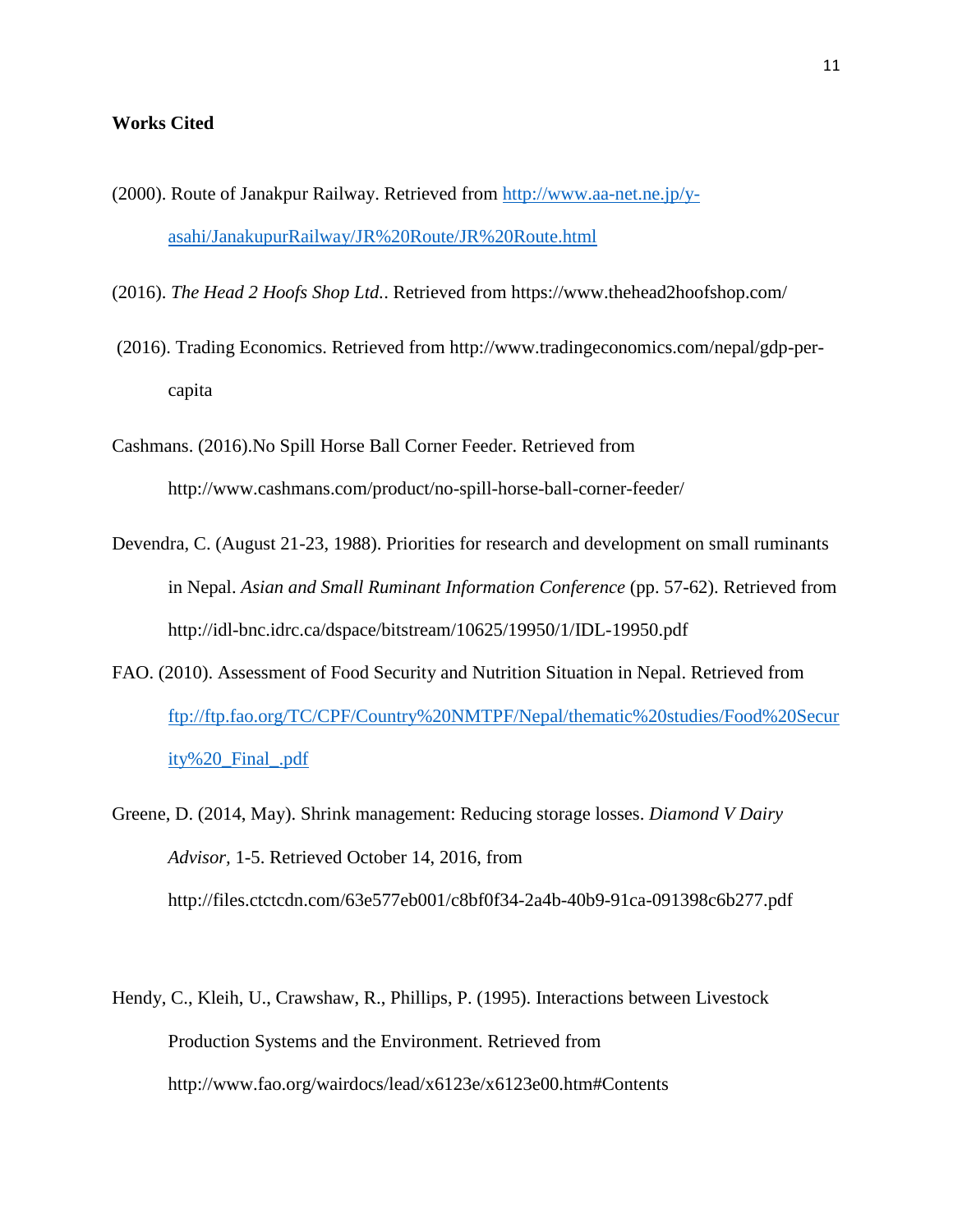IndexMundi. (2016). *Rubber Monthly Price*. [Data File]. Retrieved from http://www.indexmundi.com/Commodities/?commodity=rubber&months=60&currency= cad

- Maltsoglou, I., and Taniguchi, K. (2004). Poverty, Livestock and Householf Typologies in Nepal. FAO. Retrieved from htp://ftp.fao.org/docrep/fao/007/ae125e/ae125e00.pdf
- Marahatta, S., Dangol. B.S, and Burung, G.B. (2009). Temporal and Spatial Variability of Climate Change over Nepal (1976-2005). Retrieved from

[http://practicalaction.org/file/region\\_nepal/ClimateChange1976-2005.pdf](http://practicalaction.org/file/region_nepal/ClimateChange1976-2005.pdf)

- *Nepal: Livestock Sector* (Rep.). (2005). FAO. Retrieved October 15, 2016, from [http://www.fao.org/ag/againfo/resources/en/publications/sector\\_briefs/lsb\\_NPL.pdf](http://www.fao.org/ag/againfo/resources/en/publications/sector_briefs/lsb_NPL.pdf)
- Pariyar, D. (2008). Country Pasture/Forage Resource Profiles. FAO. Retrieved from <http://www.fao.org/ag/agp/agpc/doc/Counprof/Nepal/nepal.htm>
- Price, Sean. (2016). Nepal Railway Assessment. Retrieved from [http://dlca.logcluster.org/display/public/DLCA/2.4+Nepal+Railway+Assessment;jsession](http://dlca.logcluster.org/display/public/DLCA/2.4+Nepal+Railway+Assessment;jsessionid=9764270B09AFAF0A301E7D7D2FC788C7) [id=9764270B09AFAF0A301E7D7D2FC788C7](http://dlca.logcluster.org/display/public/DLCA/2.4+Nepal+Railway+Assessment;jsessionid=9764270B09AFAF0A301E7D7D2FC788C7)
- Riding Warehouse. (2016). Water-n-Hole Slosh-Proof Bucket Top 20 Quart. Retrieved from [http://www.ridingwarehouse.com/Water-n-Hole\\_Slosh-](http://www.ridingwarehouse.com/Water-n-Hole_Slosh-Proof_Bucket_Top_20_Quart_5_Gallon/descpage-WHSBT.html)

[Proof\\_Bucket\\_Top\\_20\\_Quart\\_5\\_Gallon/descpage-WHSBT.html](http://www.ridingwarehouse.com/Water-n-Hole_Slosh-Proof_Bucket_Top_20_Quart_5_Gallon/descpage-WHSBT.html)

SmartPak Equine. (2016). The Better Bucket. Retrieved from

<https://www.smartpakequine.com/pt/the-better-bucket-9839>

Upreti, C., Shrestha, B. (2006). Nutrient Contents of Feed and Fodder in Nepal. Kathmandu, Nepal: Animal Nutrition Division, NARC.